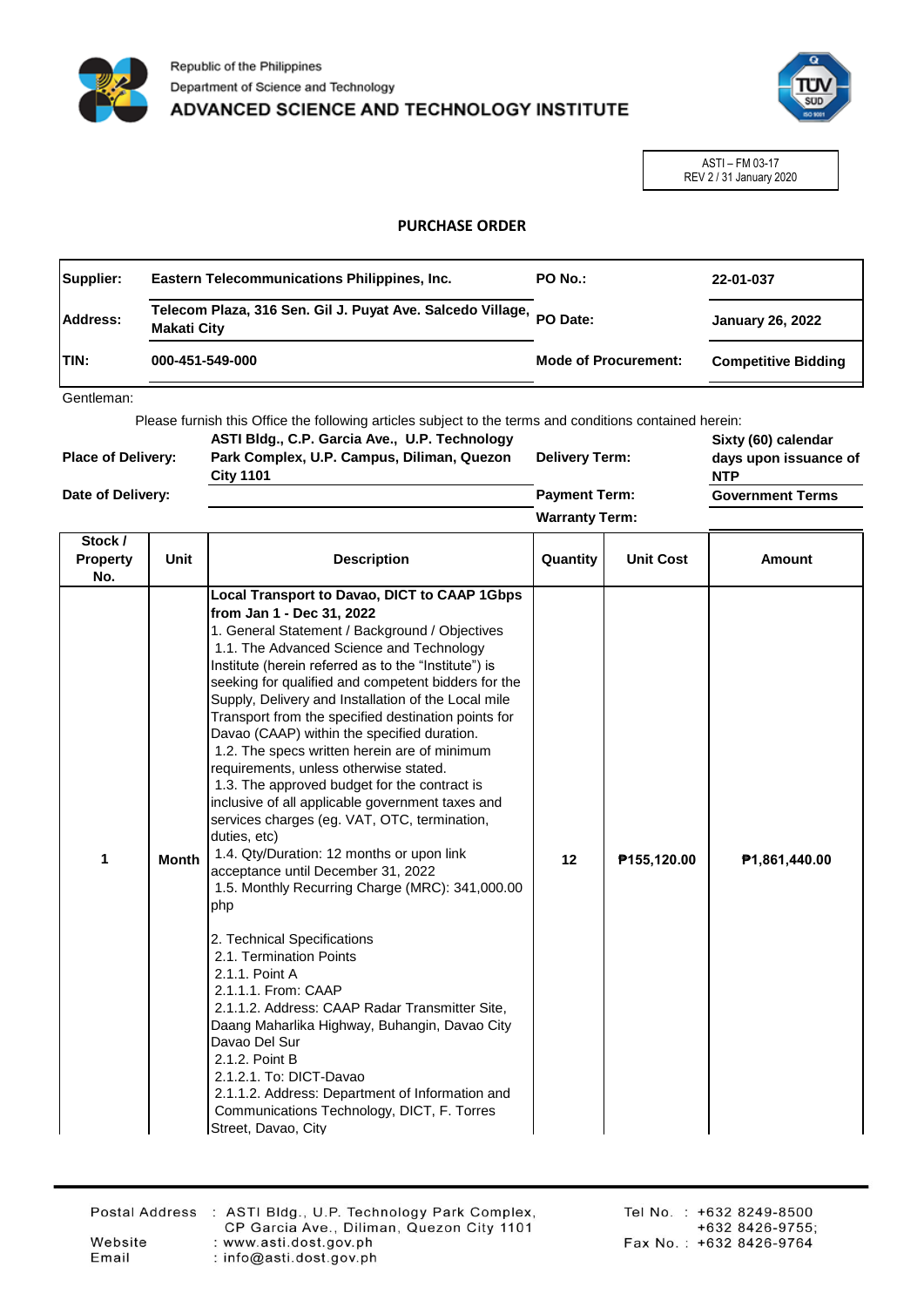| 2.2. Technology: Fiber                                  |  |
|---------------------------------------------------------|--|
| 2.3. Bandwidth (BW): 1Gbps                              |  |
| 2.4. Facility: Fiber Optic                              |  |
| 2.5. Interface: Fiber/Fast Ethernet media converted     |  |
| to RJ45                                                 |  |
| 2.6. Provide network diagram of implementation.         |  |
| Indicate autonomous system number (ASN) in the          |  |
| diagram.                                                |  |
| 2.7. Must allow dynamic routing protocols such as       |  |
| OSPF, BGP, ISIS, etc.                                   |  |
| 2.8. End-to-end provider/client routers are already     |  |
| IPv6 capable but the third-party-provided link must     |  |
| allow the IPv6 traffic of the routers.                  |  |
| 2.9. Ocular inspection is not required. However,        |  |
| during the supply and delivery of this item, please     |  |
| coordinate with Mr. Mark Henry Quilala                  |  |
| (marqui@asti.dost.gov.ph) and Ops Team                  |  |
|                                                         |  |
| (ops@pregi.net) for the site survey schedule and        |  |
| permits.                                                |  |
| 2.10. Winning bidder must peer with PhOpenIX by:        |  |
| 2.10.1. Announcing all prefixes under the AS            |  |
| number that they own thru a bilateral peering with      |  |
| the PhOpenIX; and                                       |  |
| 2.10.2. Preferring routing from their network to        |  |
| other members thru their PhOpenIX link, as              |  |
| opposed to routing it via transit links.                |  |
| 2.11. Shall also maintain good network                  |  |
| performance and provisions upgrade to the next          |  |
| higher port upon reaching 70%                           |  |
| utilization.                                            |  |
| 2.12. The active equipment of the winning bidder        |  |
| should fit in a standard 19-inch two-post rack. The     |  |
| equipment should have a maximum weight of 20kg.         |  |
| 2.13. The active equipment must have a maximum          |  |
| height of 3.504in (2RU), maximum length of 17.5in,      |  |
| and maximum depth of 14in.                              |  |
| 2.14. The active equipment must have dual AC            |  |
| power supplies that is built-in to the active           |  |
| equipment. If it is a separate power supply, the        |  |
| winning bidder should factor in the size of the power   |  |
| supply with the total equipment dimensions              |  |
| mentioned in 2.17.                                      |  |
| 2.15. The active equipment's power supply should        |  |
| have an average power use of 212 watts (or lower)       |  |
| for each power supply. It should have a maximum         |  |
| power use of 300 watts per power supply.                |  |
| 2.16. The distribution unit (ODF, IDF) of the winning   |  |
| bidder for either their copper or fiber build-out going |  |
| into the network room of the two points of the          |  |
| network should have a maximum size of 1.752in           |  |
| (1RU) and maximum length of 17.5in. The depth is        |  |
| optional. The ODF/IDF should fit into a standard 19-    |  |
| inch two-post rack.                                     |  |
| 2.17. The fiber / copper cable run should route thru    |  |
| the cable-conduits that are already in place at the     |  |
| building of both network points. If there is no         |  |
| established cable-route, the winning winning bidder     |  |
| should submit a proposed cable-route plan, before       |  |
| the contract is awarded. If there is an existing cable- |  |
| node, but there is no more space, the winning           |  |
| bidder should provision their own conduit on the        |  |
| current cable-path.                                     |  |
|                                                         |  |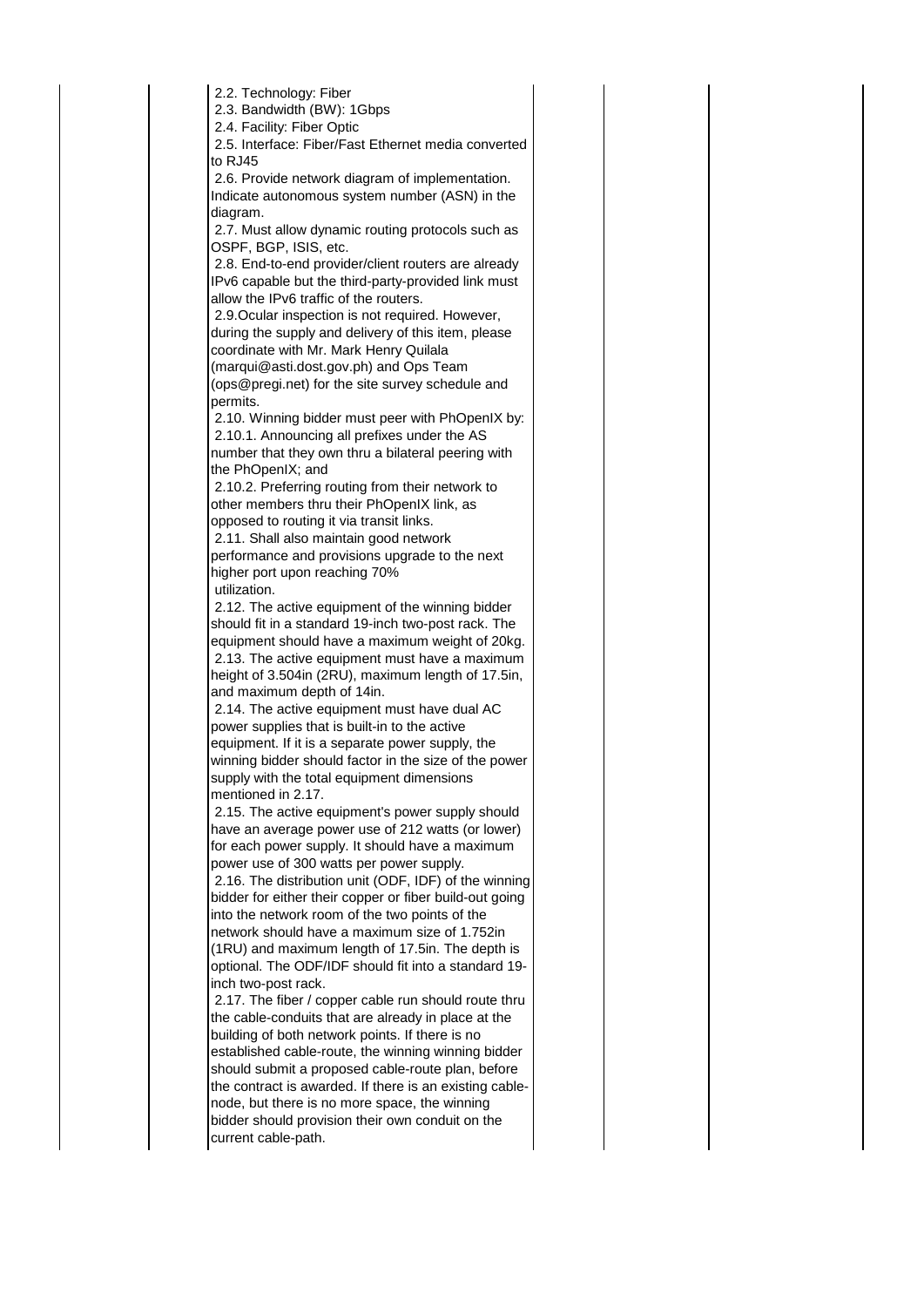| 2.18. Link handover details:<br>2.18.1. Handover for links that are 1Gbps and<br>smaller should be copper / electrical RJ45.<br>2.18.2. Handover for links greater than 1Gbps<br>should be single-mode fiber with an LC or SC<br>connector. Please check with the end-user if the<br>available fiber port is LC or SC.<br>2.19. Winning bidder should provide a clear-<br>channel layer 2 point to point link.<br>2.20. However, if the contractor has existing active<br>equipment installed at any termination point, they<br>must use it instead of installing another equipment.<br>If the existing equipment can't accomodate the new<br>link, the contractor should upgrade the existing<br>equipment<br>2.21. Once the link has been delivered and<br>installed, testing shall commence.<br>2.21.1. With seven (7) calendar days monitoring<br>period for stability of link from the time all technical<br>issues are resolved and link is ready for acceptance.<br>2.22. Requirements for Link Acceptance:<br>2.22.1. Approved test results between End-User<br>and winning bidder<br>2.22.2. Accomplished Service Acceptance form to<br>signify compliance<br>2.23. Subject to possible renewal                                                                                      |  |
|-----------------------------------------------------------------------------------------------------------------------------------------------------------------------------------------------------------------------------------------------------------------------------------------------------------------------------------------------------------------------------------------------------------------------------------------------------------------------------------------------------------------------------------------------------------------------------------------------------------------------------------------------------------------------------------------------------------------------------------------------------------------------------------------------------------------------------------------------------------------------------------------------------------------------------------------------------------------------------------------------------------------------------------------------------------------------------------------------------------------------------------------------------------------------------------------------------------------------------------------------------------------------------------------------|--|
| 3. Technical Support Service<br>3.1. Technical Support service must be available<br>24/7 (including) holidays<br>3.2. Service Request<br>3.2.1. End-user must be able to request technical<br>support by phone or email.<br>3.2.2. Onsite technical support may be requested<br>for special cases or critical severity issues<br>3.3. Winning Bidder Technical Support Team<br>3.3.1. Should provide updated escalation matrix<br>with contact details<br>3.3.2. Must have a specified single point of contact<br>for technical support related concerns<br>3.3.3. Response Times<br>3.3.3.1. Feedback must be within two (2) hours,<br>and provide updates within the day for critical<br>severity issues that impact a high number of staff<br>3.3.3.2. Feedback must be within six (6) hours, and<br>provide updates every two (2) days for high severity<br>issues that incur serious degradation to application<br>performance or functionality<br>3.3.3.3. Feedback must be within 24 hours, and<br>provide updates by request for medium severity<br>issues that moderately<br>impact user operations<br>3.3.3.4. Feedback must be within 48 hours, and<br>provide updates by request for low priority issues<br>such as inquiries or issues with limited impact to<br>user operations |  |
| 4. Other documentary requirements:<br>4.1. Quality Management System: Prospective<br>bidders need to supply documentary proof (ISO or<br>equivalent) which certifies their quality management<br>practices as service provider.                                                                                                                                                                                                                                                                                                                                                                                                                                                                                                                                                                                                                                                                                                                                                                                                                                                                                                                                                                                                                                                               |  |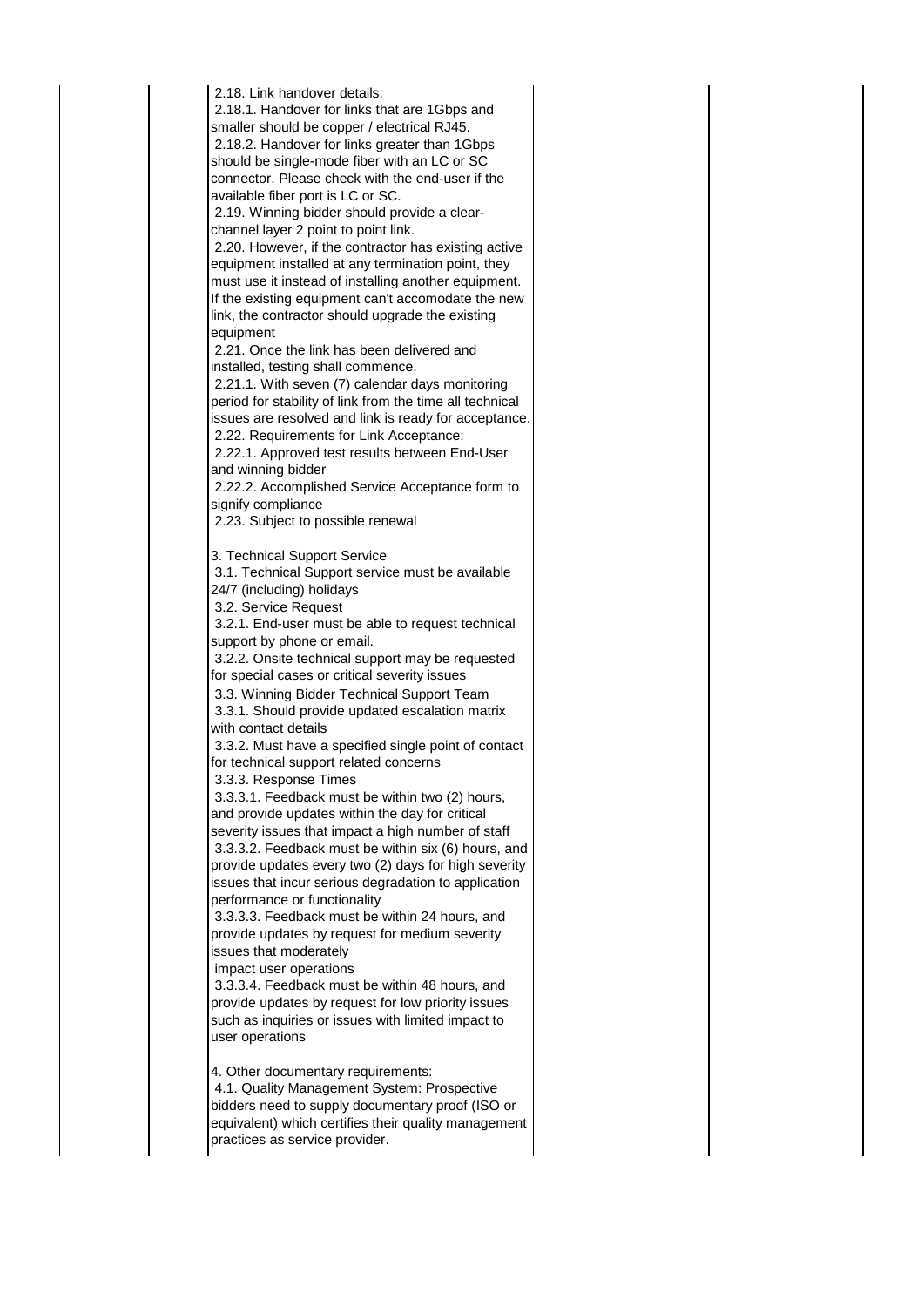|              |       | 4.2. Prospective bidders must provide document /<br>proof that link is serviceable and has available<br>capacity to accommodate this link to avoid delays in<br>implementation.<br>5. Payment and Delivery Terms<br>5.1. The goods or service must be delivered within<br>sixty (60) calendar days upon issuance of Notice to<br>Proceed (NTP).<br>5.2. Other Delivery Terms:<br>5.2.1. Time of installation of the contractor for the<br>network infrastructure on both network points should<br>be within office hours, 8:00AM to 5:00PM, Mondays<br>to Fridays, excluding public holidays.<br>(Please see attached offer.)                                                                                                                                                                                                                                                                                                                                                            |    |            |             |
|--------------|-------|------------------------------------------------------------------------------------------------------------------------------------------------------------------------------------------------------------------------------------------------------------------------------------------------------------------------------------------------------------------------------------------------------------------------------------------------------------------------------------------------------------------------------------------------------------------------------------------------------------------------------------------------------------------------------------------------------------------------------------------------------------------------------------------------------------------------------------------------------------------------------------------------------------------------------------------------------------------------------------------|----|------------|-------------|
| $\mathbf{2}$ | Month | Local Transport - UP Los Banos Link/IRRI<br>(Primary) 1Gbps from Jan 1 - Dec 31, 2022<br>1. General Statement / Background / Objectives<br>1.1. The Advanced Science and Technology<br>Institute (herein referred as to the "Institute") is<br>seeking for qualified and competent bidders for the<br>Supply, Delivery and Installation of the Local mile<br>Transport from the specified destination points for<br>IRRI (Primary) within the specified duration.<br>1.2. The specs written herein are of minimum<br>requirements, unless otherwise stated.<br>1.3. The approved budget for the contract is<br>inclusive of all applicable government taxes and<br>services charges (eg. VAT, OTC, termination,<br>duties, etc)<br>1.4. Qty/Duration: 12 months or upon link<br>acceptance until December 31, 2022<br>1.5. Monthly Recurring Charge (MRC): 211,062.50<br>php                                                                                                             | 12 | P78,400.00 | P940,800.00 |
|              |       | 2. Technical Specifications<br>2.1. Termination Points<br>2.1.1. Point A<br>2.1.1.1. From: DOST-ASTI<br>2.1.1.2. Address: ASTI Bldg. CP Garcia Ave., UP<br>Campus, Diliman, Quezon City<br>2.1.2. Point B<br>2.1.2.1. To: IRRI<br>2.1.1.2. Address: International Rice Research<br>Institute, Los Banos, Laguna<br>2.2. Technology: Fiber<br>2.3. Bandwidth (BW): 1Gbps<br>2.4. Facility: Fiber Optic<br>2.5. Interface: Fiber/Fast Ethernet media converted<br>to RJ45<br>2.6 Provide network diagram of implementation.<br>Indicate autonomous system number (ASN) in the<br>diagram.<br>2.7. Must allow dynamic routing protocols such as<br>OSPF, BGP, ISIS, etc.<br>2.8. End-to-end provider/client routers are already<br>IPv6 capable but the third-party-provided link must<br>allow the IPv6 traffic of the routers.<br>2.9. Ocular inspection is not required. However,<br>during the supply and delivery of this item, please<br>coordinate with Mr. Mark Henry Quilala (mar- |    |            |             |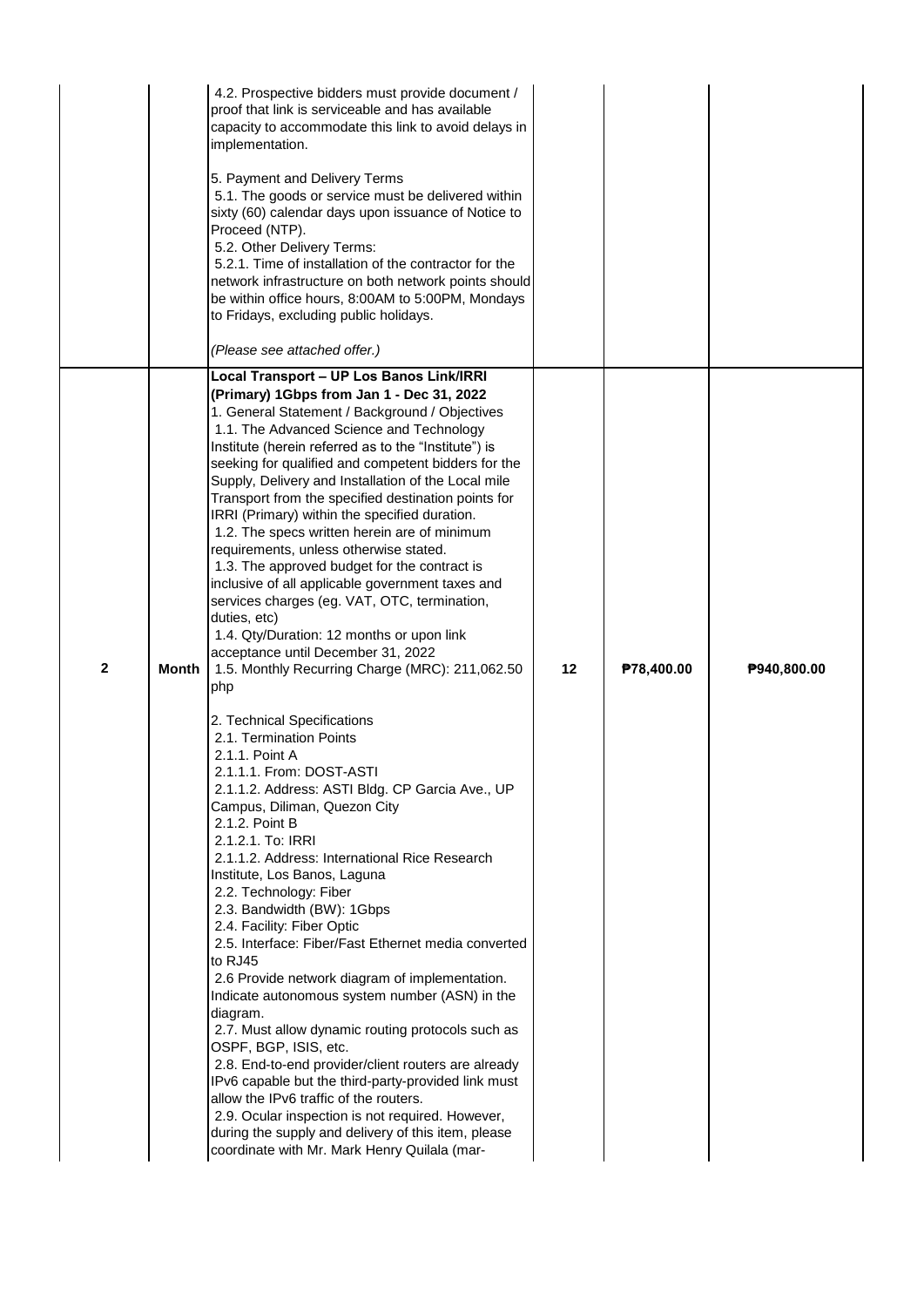qui@asti.dost.gov.ph) and Ops Team (ops@pregi.net) for the site survey schedule and permits. 2.10. Service provider must peer with PhOpenIX by: 2.10.1. Announcing all prefixes under the AS number that they own thru a bilateral peering with the PhOpenIX; and 2.10.2. Preferring routing from their network to other members thru their PhOpenIX link, as opposed to routing it via transit links. 2.11. Shall also maintain good network performance and provisions upgrade to the next higher port upon reaching 70% utilization. 2.12. The active equipment of the contractor should fit in a standard 19-inch two-post rack. The equipment should have a maximum weight of 20kg. 2.13. The active equipment must have a maximum height of 3.504in (2RU), maximum length of 17.5in, and maximum depth of 14in. 2.14. The active equipment must have dual AC power supplies that is built-in to the active equipment. If it is a separate power supply, the contractor should factor in the size of the power supply with the total equipment dimensions mentioned in 2.17. 2.15. The active equipment's power supply should have an average power use of 212 watts (or lower) for each power supply. It should have a maximum power use of 300 watts per power supply. 2.16. The distribution unit (ODF, IDF) of the winning bidder for either their copper or fiber build-out going into the network room of the two points of the network should have a maximum size of 1.752in (1RU) and maximum length of 17.5in. The depth is optional. The ODF/IDF should fit into a standard 19 inch two-post rack. 2.17. The fiber / copper cable run should route thru the cable-conduits that are already in place at the building of both network points. If there is no established cable-route, the winning winning bidder should submit a proposed cable-route plan, before the contract is awarded. If there is an existing cablenode, but there is no more space, the winning bidder should provision their own conduit on the current cable-path. 2.18. However, if the contractor has existing active equipment installed at any termination point, they must use it instead of installing another equipment. If the existing equipment can't accomodate the new link, the contractor should upgrade the existing equipment 2.19. Link handover details: 2.19.1. Handover for links that are 1Gbps and smaller should be copper / electrical RJ45. 2.19.2. Handover for links greater than 1Gbps should be single-mode fiber with an LC or SC connector. Please check with the end-user if the available fiber port is LC or SC. 2.20. Winning bidder should provide a clearchannel layer 2 point to point link.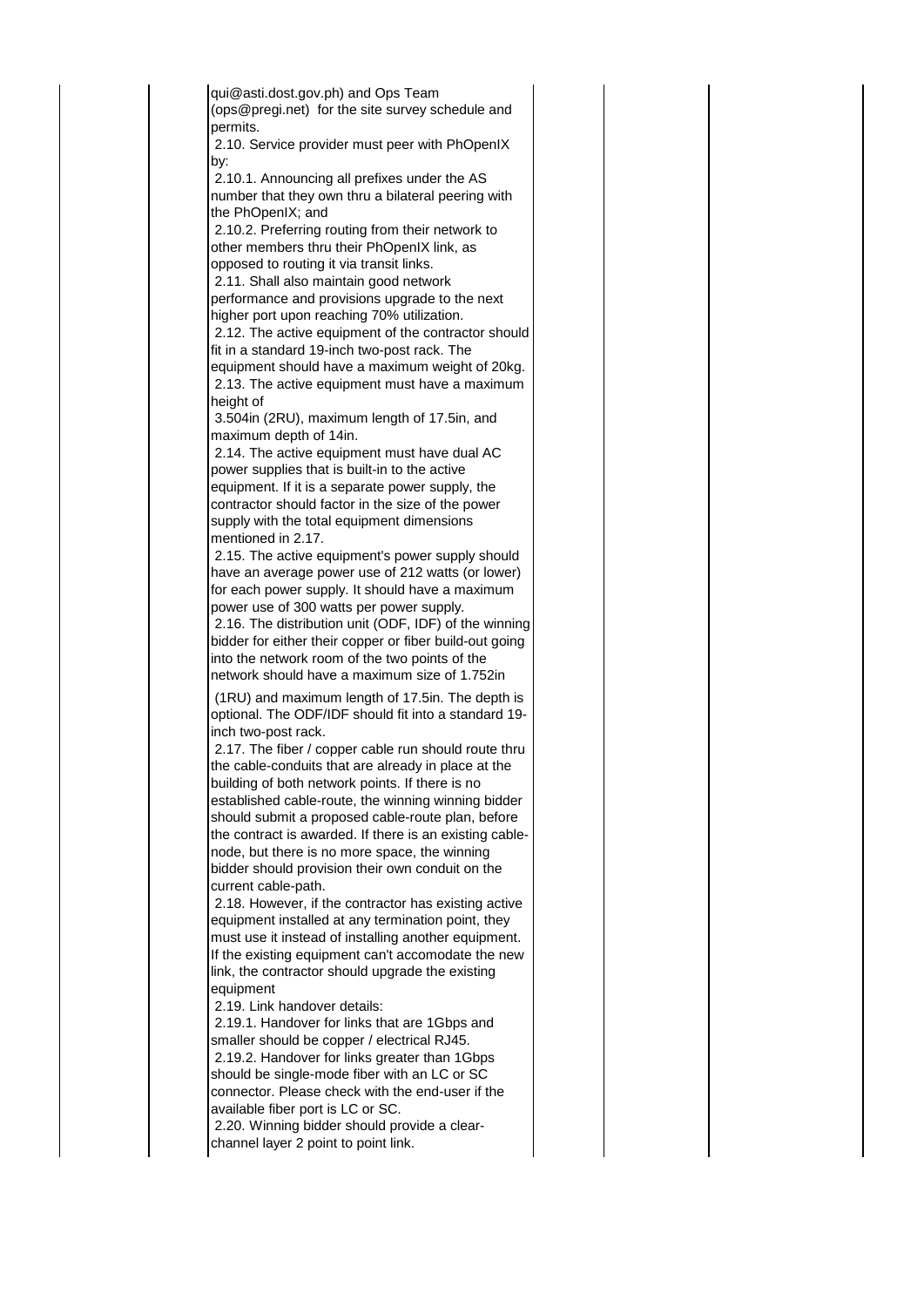| 2.21. Once the link has been delivered and<br>installed, testing shall commence.<br>2.21.1. With seven (7) calendar days monitoring<br>period for stability of link from the time all technical<br>issues are resolved and link is ready for acceptance.<br>2.22. Requirements for Link Acceptance:<br>2.22.1. Approved test results between End-User<br>and winning bidder<br>2.22.2. Accomplished Service Acceptance form to<br>signify compliance<br>2.23. Subject to possible renewal<br>3. Technical Support Service                                                                                  |  |  |
|------------------------------------------------------------------------------------------------------------------------------------------------------------------------------------------------------------------------------------------------------------------------------------------------------------------------------------------------------------------------------------------------------------------------------------------------------------------------------------------------------------------------------------------------------------------------------------------------------------|--|--|
| 3.1. Technical Support service must be available<br>24/7 (including) holidays<br>3.2. Service Request<br>3.2.1. End-user must be able to request technical<br>support by phone or email.<br>3.2.2. Onsite technical support may be requested<br>for special cases or critical severity issues<br>3.3. Winning Bidder Technical Support Team<br>3.3.1. Should provide updated escalation matrix<br>with contact details<br>3.3.2. Must have a specified single point of contact<br>for technical support related concerns                                                                                   |  |  |
| 3.3.3. Response Times<br>3.3.3.1. Feedback must be within two (2) hours,<br>and provide updates within the day for critical<br>severity issues that impact a high number of staff<br>3.3.3.2. Feedback must be within six (6) hours, and<br>provide updates every two (2) days for high severity<br>issues that incur serious degradation to application<br>performance or functionality<br>3.3.3.3. Feedback must be within 24 hours, and<br>provide updates by request for medium severity<br>issues that moderately                                                                                     |  |  |
| impact user operations<br>3.3.3.4. Feedback must be within 48 hours, and<br>provide updates by request for low priority issues<br>such as inquiries or issues with limited impact to<br>user operations<br>4. Other documentary requirements:<br>4.1. Quality Management System: Prospective<br>bidders need to supply documentary proof (ISO or<br>equivalent) which certifies their quality management<br>practices as service provider.<br>4.2. Prospective bidders must provide document /<br>proof that link is serviceable and has available<br>capacity to accommodate this link to avoid delays in |  |  |
| implementation.<br>5. Payment and Delivery Terms<br>5.1. The goods or service must be delivered within<br>sixty (60) calendar days upon issuance of Notice to<br>Proceed (NTP).<br>5.2. Other Delivery Terms:<br>5.2.1. Time of installation of the contractor for the<br>network infrastructure on both network points should<br>be within office hours, 8:00AM to 5:00PM, Mondays<br>to Fridays, excluding public holidays.<br>(Please see attached offer.)                                                                                                                                              |  |  |